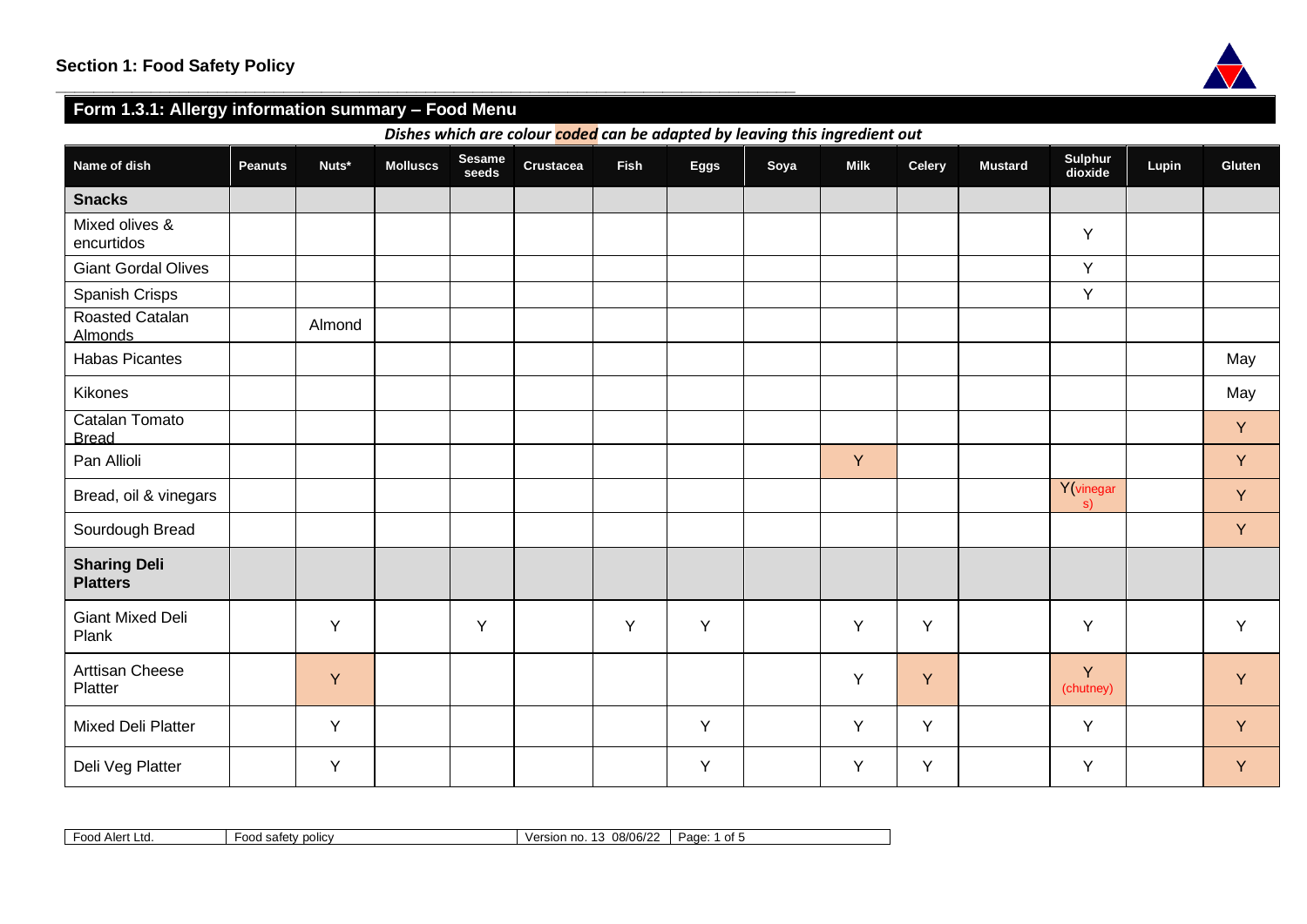

|                                    |                    |       |                  |                 |                  |                                      |             |      |                                |                                |                    |                               |       | <b>A</b>               |
|------------------------------------|--------------------|-------|------------------|-----------------|------------------|--------------------------------------|-------------|------|--------------------------------|--------------------------------|--------------------|-------------------------------|-------|------------------------|
| Name of dish                       | Peanuts            | Nuts* | <b>Molluscs</b>  | Sesame<br>seeds | Crustacea        | Fish                                 | <b>Eggs</b> | Soya | <b>Milk</b>                    | <b>Celery</b>                  | <b>Mustard</b>     | Sulphur<br>dioxide            | Lupin | Gluten                 |
| Deli Vegan Platter                 |                    |       |                  |                 |                  |                                      |             |      |                                | Y                              |                    | Y                             |       | Y                      |
| <b>Iberico Meat Platter</b>        |                    |       |                  |                 |                  |                                      |             |      | Y(lomo)                        |                                |                    | Y (guindill<br>a)             |       |                        |
| Serrano Ham                        |                    |       |                  |                 |                  |                                      |             |      |                                |                                |                    |                               |       |                        |
| Iberico 5J Jamón de<br>Bellota     |                    |       |                  |                 |                  |                                      |             |      |                                |                                |                    |                               |       |                        |
| 5J Presa Ibérica<br><b>Bellota</b> |                    |       |                  |                 |                  |                                      |             |      |                                |                                |                    |                               |       |                        |
| <b>Meat Tapas</b>                  |                    |       |                  |                 |                  |                                      |             |      |                                |                                |                    |                               |       |                        |
| Chorizo                            |                    |       |                  |                 |                  |                                      |             |      |                                |                                |                    | Y(wine)                       |       |                        |
| Albondigas                         |                    |       |                  |                 |                  |                                      |             |      |                                | Y                              |                    | Y                             |       |                        |
| <b>Catalan Scouse</b>              |                    |       |                  |                 |                  |                                      |             |      |                                | Y                              |                    |                               |       | Y                      |
| Croquetas                          |                    |       | May<br>(flavour) |                 | May<br>(flavour) | May<br>(flavour)                     | Y           |      | Y                              | Y                              |                    |                               |       | Y                      |
| <b>Beef Pincho</b>                 |                    |       |                  |                 |                  |                                      |             |      |                                | Y <sub>(celer</sub><br>y salt) |                    | Y <sub>(mojo</sub><br>picon)  |       |                        |
| Iberico Pork Ribs                  |                    |       |                  |                 |                  |                                      |             |      |                                |                                |                    | Y                             |       |                        |
| Lamb Shoulder                      |                    |       |                  |                 |                  |                                      |             |      |                                |                                |                    | Y(PX)                         |       |                        |
| Morcilla de Burgos                 |                    |       |                  |                 |                  |                                      |             |      | Y                              |                                |                    |                               |       | May(crisp<br>y onions) |
| Presa                              |                    |       |                  |                 |                  |                                      |             |      |                                |                                |                    |                               |       |                        |
| Carpaccio of cured,<br>smoked beef |                    |       |                  |                 |                  |                                      |             |      | Y(horsera<br>dish)             |                                | Y(horseradis<br>h) |                               |       |                        |
| <b>Bellota Morcilla</b>            |                    |       |                  |                 |                  |                                      |             |      |                                |                                |                    | Y <sub>(cornich</sub><br>ons) |       |                        |
| Ibérico Sobrasada                  |                    |       |                  |                 |                  |                                      |             |      | Y <sub>(goats</sub><br>cheese) |                                |                    |                               |       | Y(bread)               |
| Catalan country pork<br>pâté       |                    |       |                  |                 |                  |                                      | Y           |      | Y                              |                                |                    | Y(chutney                     |       | Y (cracker<br>s)       |
| Food Alert Ltd.                    | Food safety policy |       |                  |                 |                  | Version no. 13 08/06/22 Page: 2 of 5 |             |      |                                |                                |                    |                               |       |                        |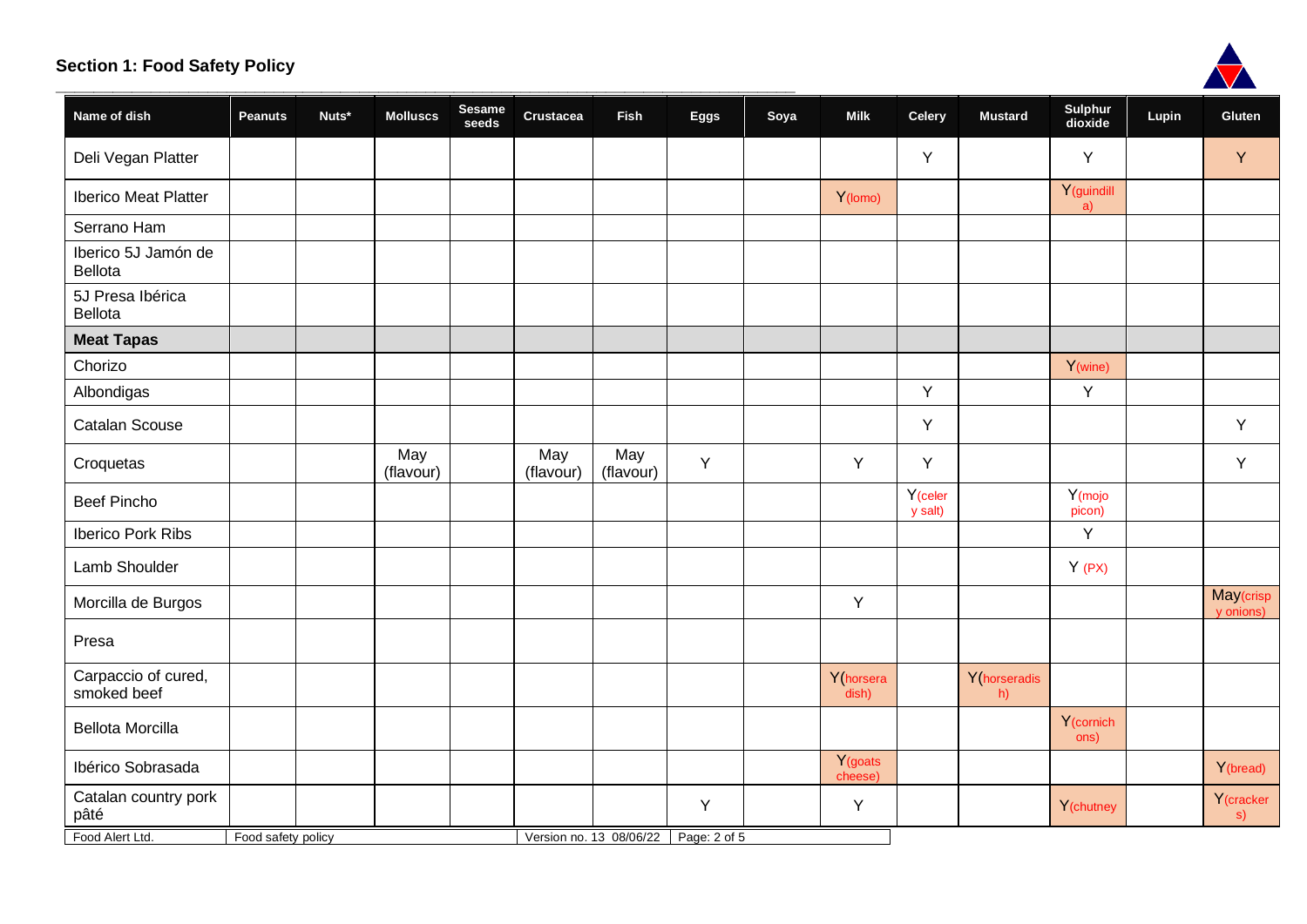

|                                   |                |          |                 |                 |           |             |            |      |             |               |                |                    |       | <b>ANTICON</b> |  |
|-----------------------------------|----------------|----------|-----------------|-----------------|-----------|-------------|------------|------|-------------|---------------|----------------|--------------------|-------|----------------|--|
| Name of dish                      | <b>Peanuts</b> | Nuts*    | <b>Molluscs</b> | Sesame<br>seeds | Crustacea | <b>Fish</b> | Eggs       | Soya | <b>Milk</b> | <b>Celery</b> | <b>Mustard</b> | Sulphur<br>dioxide | Lupin | Gluten         |  |
| Crispy Chicken                    |                |          |                 |                 |           |             | Y          |      | Y           | Y             |                |                    |       | Y              |  |
| <b>Fish Tapas</b>                 |                |          |                 |                 |           |             |            |      |             |               |                |                    |       |                |  |
| Frito Marisco                     |                |          | Y               |                 | Y         |             |            |      |             |               |                |                    |       |                |  |
| Hake                              |                |          |                 |                 | Y         | Υ           |            |      |             |               |                | Y(cider)           |       |                |  |
| <b>Mussels</b>                    |                |          | Υ               |                 | Y         | Y           |            |      | Y           | Y             |                |                    |       |                |  |
| Calamari                          |                |          | Y               |                 |           |             | Y(allioli) |      |             |               |                | Y(allioli)         |       | Y(batter)      |  |
| Gambas                            |                |          |                 |                 | Y         |             |            |      |             |               |                |                    |       |                |  |
| Marisco Salad                     |                |          |                 |                 | Y         | Y           | Y          | Y    |             |               |                |                    |       | Y              |  |
| Piquillo Peppers                  |                |          |                 |                 |           | Y           | Y          |      | Y           |               |                | Υ                  |       |                |  |
| Boquerones                        |                |          |                 |                 |           | Y           |            |      |             |               |                | Y                  |       |                |  |
| <b>Salted Anchovies</b>           |                |          |                 |                 |           | Y           |            |      |             |               |                |                    |       |                |  |
| <b>Vegetable Tapas</b>            |                |          |                 |                 |           |             |            |      |             |               |                |                    |       |                |  |
| Patatas Bravas                    |                |          |                 |                 |           |             | Y(allioli) |      |             | Y             |                | Y                  |       |                |  |
| <b>Loaded Bravas</b>              |                |          |                 |                 |           |             | Y(allioli) |      | Y           |               |                |                    |       |                |  |
| Mushrooms                         |                |          |                 |                 |           |             |            |      |             |               |                |                    |       |                |  |
| Rarebit                           |                |          |                 |                 |           |             |            |      | Y           |               | Y              | Y                  |       | Y              |  |
| Deep fried Monte<br>Enebro        |                |          |                 |                 |           |             | Y(batter)  |      | Y           |               |                |                    |       | Y(batter)      |  |
| <b>Pisto Stuffed</b><br>Aubergine |                | Hazelnut |                 |                 |           |             |            |      |             | Υ             |                | Υ                  |       | Y              |  |

Food Alert Ltd. **Food safety policy Food safety policy** Version no. 13 08/06/22 Page: 3 of 5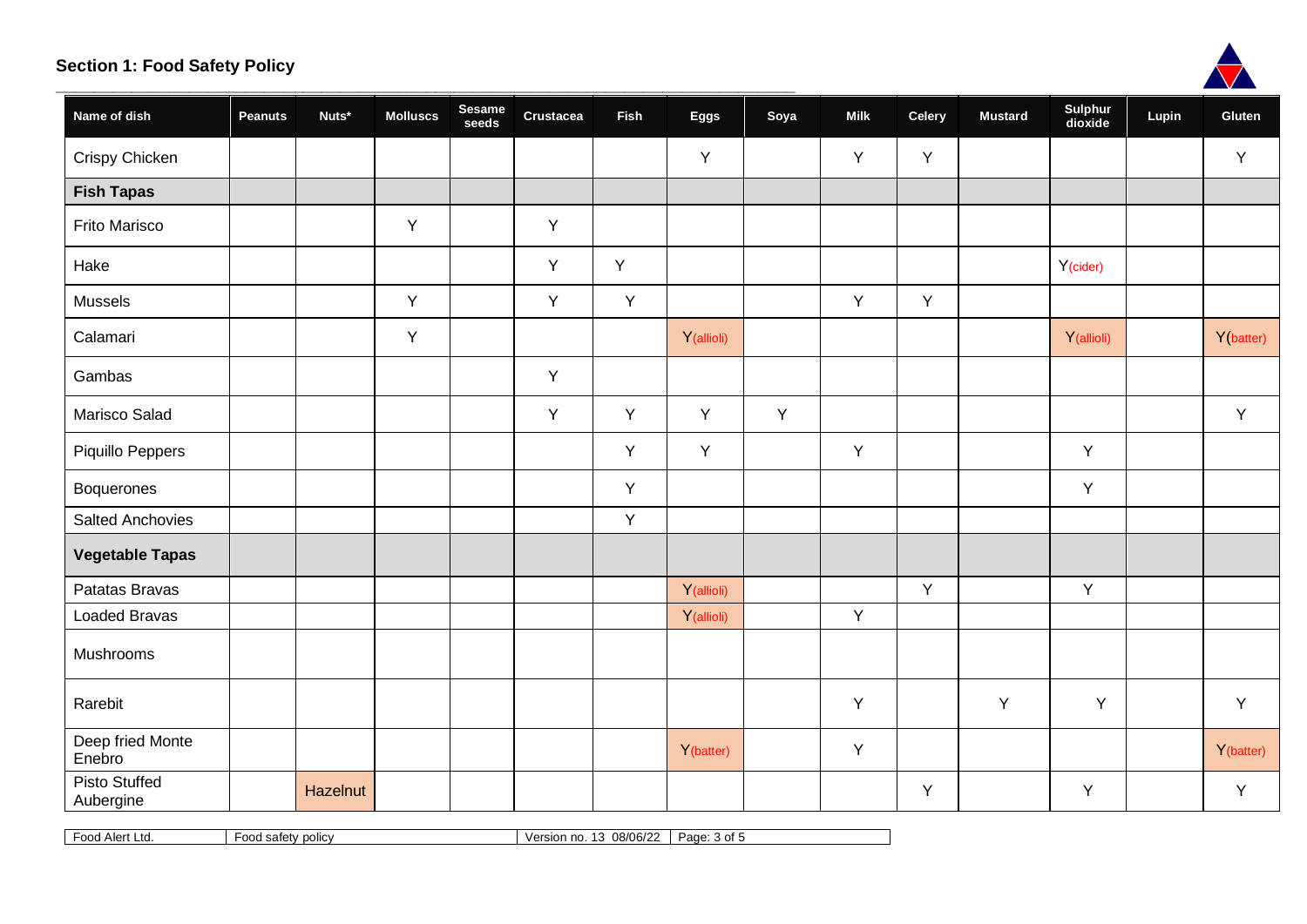

|                           |                |        |                 |                 |                  |             |      |      |             |                                   |                |                        | <b>AND AND A</b> |                    |  |
|---------------------------|----------------|--------|-----------------|-----------------|------------------|-------------|------|------|-------------|-----------------------------------|----------------|------------------------|------------------|--------------------|--|
| Name of dish              | <b>Peanuts</b> | Nuts*  | <b>Molluscs</b> | Sesame<br>seeds | <b>Crustacea</b> | <b>Fish</b> | Eggs | Soya | <b>Milk</b> | <b>Celery</b>                     | <b>Mustard</b> | Sulphur<br>dioxide     | Lupin            | Gluten             |  |
| Garbanzos                 |                | Almond |                 |                 |                  |             |      |      |             | $\overline{Y}$<br>(garnis         |                | Υ                      |                  |                    |  |
| Padron Peppers            |                |        |                 |                 |                  |             |      |      |             |                                   |                |                        |                  |                    |  |
| Hummus                    |                |        |                 | Y               |                  |             |      |      |             |                                   |                |                        |                  | Y(flatbrea         |  |
| Lunya House Salad         |                |        |                 |                 |                  | Y           | Y    |      |             |                                   |                | Y (dressin<br>$\alpha$ |                  |                    |  |
| Tortilla                  |                |        |                 |                 |                  |             | Y    |      |             |                                   |                |                        |                  |                    |  |
| <b>Russian Salad</b>      |                |        |                 |                 |                  | Y(Tuna)     | Y    |      |             |                                   |                | Υ                      |                  | Y(breadsti<br>cks) |  |
| Escalivada                |                | Almond |                 |                 |                  |             |      |      |             |                                   |                | Υ                      |                  | Y(bread)           |  |
| <b>Cherry Tomatoes</b>    |                |        |                 |                 |                  |             |      |      |             |                                   |                |                        |                  |                    |  |
| Manchego and<br>membrillo |                |        |                 |                 |                  |             |      |      | Y           | Y <sub>(celer</sub><br><b>y</b> ) |                |                        |                  | Y(cracker)         |  |
| <b>Cauliflower Wings</b>  |                |        |                 |                 |                  |             |      |      | Y           |                                   |                | Υ                      |                  | Y                  |  |
| <b>Sauces</b>             |                |        |                 |                 |                  |             |      |      |             |                                   |                |                        |                  |                    |  |
| Allioli                   |                |        |                 |                 |                  |             | Y    |      |             |                                   |                | Y                      |                  |                    |  |
| Catalan Dip               |                |        |                 |                 |                  |             | Υ    |      | Y           | Y                                 |                |                        |                  |                    |  |
| Paella                    |                |        |                 |                 |                  |             |      |      |             |                                   |                |                        |                  |                    |  |
| Seafood Paella            |                |        | Y               |                 | Y                | Y           |      |      |             | Y                                 |                | Y                      |                  |                    |  |
| <b>Mixed Paella</b>       |                |        | Y               |                 | Y                | Y           |      |      |             | Y                                 |                | Y                      |                  |                    |  |
| Vegetable Paella          |                |        |                 |                 |                  |             |      |      |             | Y                                 |                | Y                      |                  |                    |  |
| Fideua                    |                |        | Y               |                 | Y                | Y           | Y    |      |             | Y                                 |                | Y                      |                  | Y                  |  |
| Arroz Negro               |                |        | Y               |                 | Y                | Y           | Υ    |      |             | Y                                 |                | Υ                      |                  |                    |  |
| <b>Breakfast</b>          |                |        |                 |                 |                  |             |      |      |             |                                   |                |                        |                  |                    |  |
| Catalan Migas             |                |        |                 |                 |                  |             | Y    |      |             |                                   |                | Υ                      |                  | Y                  |  |

Food Alert Ltd. **Food safety policy Food safety policy** Version no. 13 08/06/22 Page: 4 of 5